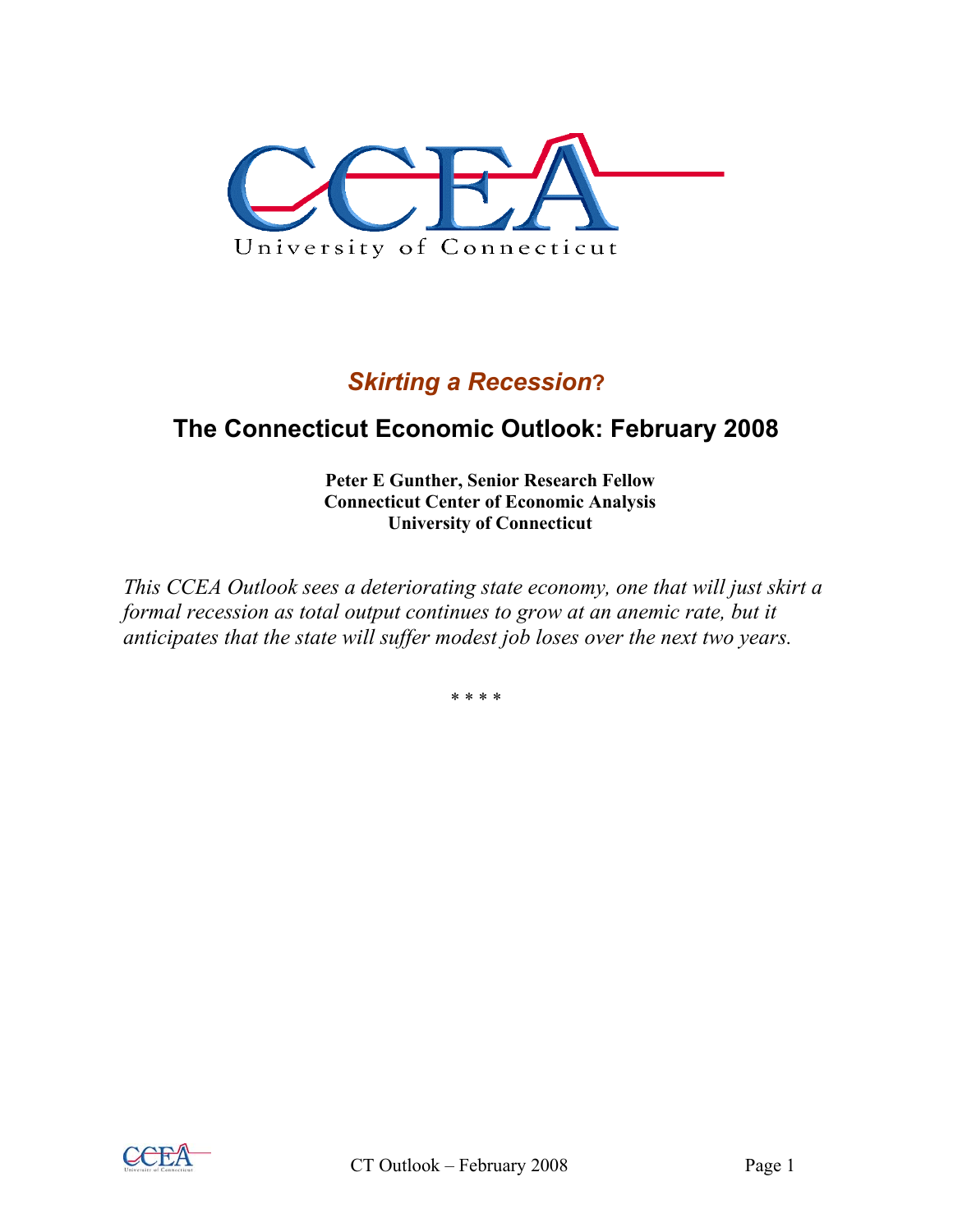# **Overview:** *Skirting a Recession*

Anemic Growth; Flat or Falling Employment

The American economy is slowing more rapidly than most economists had predicted, as the corrosive impact of the sub-prime mortgage crisis—now projected as a \$400 *billion* loss—and the collapsing confidence in financial markets infects other elements of the national and global economies. Michigan is already suffering a serious recession, and California, Florida, and Ohio may have now slipped into the red. This CCEA Outlook anticipates that Connecticut will skirt a formal recession, seeing anemic growth in output—averaging a meager 1.8% over two years—but will see significant and growing job loses in manufacturing and more modest loses in construction and government. Modest but slowing job creation in services, financial services, trade, and other sectors will fail to offset these loses; over the next two years this Outlook forecasts Connecticut losing 7,000 jobs.

#### **Pieces of the Pie: Employment and Output**

This CCEA Outlook sees CT employment growing 0.4% in 2008, but then declining 0.3% in 2009. This will result, over the two years, in a loss of 7,000 jobs, from total employment of 1,704,000 in 2007Q4 to 1,697,000 in 2009Q4. The previous forecast had seen a rise to 1,713,000 by the end of 2009, so the current turmoil will cut 17,000 jobs from potential.

Chart 1 below shows the employment trend line and Chart 2 the outlook for employment growth by sector:



**Chart 1:** 

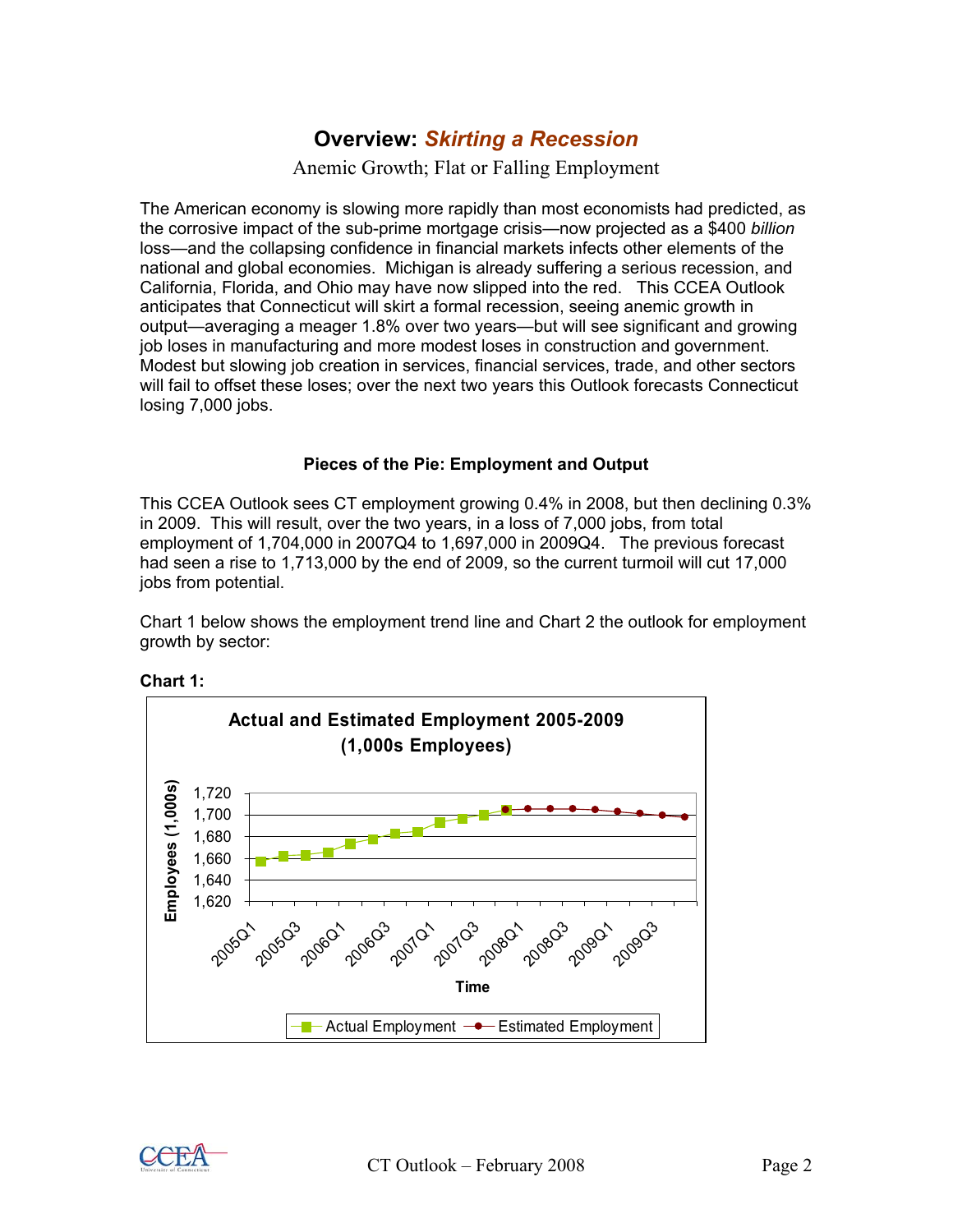



Aside from services and manufacturing, the sector employment outlook anticipates annual changes of less than one percent. Growth rates in Transportation, Trade and Public Utilities, Finance Insurance and Real Estate remain small but positive throughout. Growth rates in both Construction and Government remain barely positive in 2007 and 2008 but turn negative in 2009. The Service sector generates the only significant employment growth, expanding at 2.1, 1.0 and 0.11 percent. In contrast, Manufacturing employment declines, particularly in non-durables, over the entire period. The net result is a modest loss of jobs. Chart 3 shows the expected composition of CT employment for 2009Q4.



## **Chart 3:**

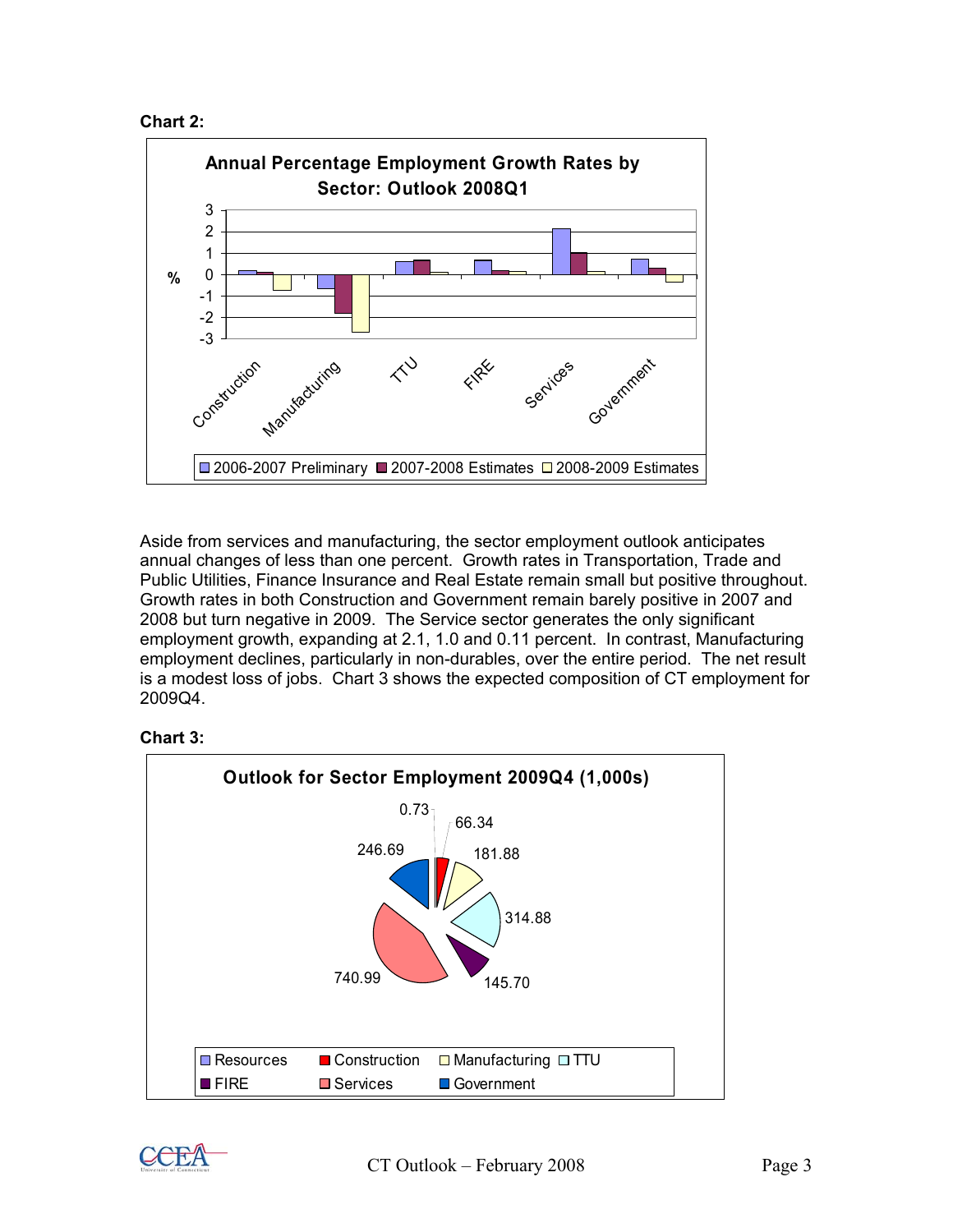Consistent with employment growth too small to absorb new entrants to the labor force, the Outlook sees real manufacturing earnings (RME) falling. Preliminary data for 2007Q4 already suggests this decline has begun, coming in at \$428 per week rather than the forecast of \$435. Both recent CCEA Outlooks foresee further declines in RME of another \$7 out to 2009Q4.

In addition, bonuses in financial services gave a \$4 billion blip in CT real personal income at the beginning of 2007, generating an estimated \$4.6 billion spike in Connecticut's economy in that quarter, shown in Chart 4. Smoothed out over the year, these bonuses generated a significant 2.5 percent in estimated 2007 state output. Reductions in bonuses—reflecting both the market turmoil at the end of 2007 and the absolute necessity of building reserves to offset the sudden emergence of significant risks—will increase downward pressures on Connecticut's output in the coming months.



**Chart 4:** 

These developments point to slower expected Connecticut's growth rates in 2008 and 2009. They remain positive due to on-going productivity gains, but growth for 2007 slowed significantly, and the forecast for 2008 and 2009 have dropped to 2.2% and 1.5%. Given a lowering of real manufacturing weekly earnings, lower expected bonuses, and erosion of employment gains after the second quarter of this year, this Outlook's expected growth rate in 2008 is about half that projected in the previous forecast. The Connecticut economy will reach \$182 billion by the end of 2007, and continue its modest growth through 2009, rising to \$185 billion. This falls \$4 billion below previous forecasts. This continuing estimated positive but very sluggish growth of national growth and estimated Connecticut output through 2008 and 2009 argues that we will skirt, rather than falling into, a formal recession. But Connecticut will see no job creation, and very likely job losses.

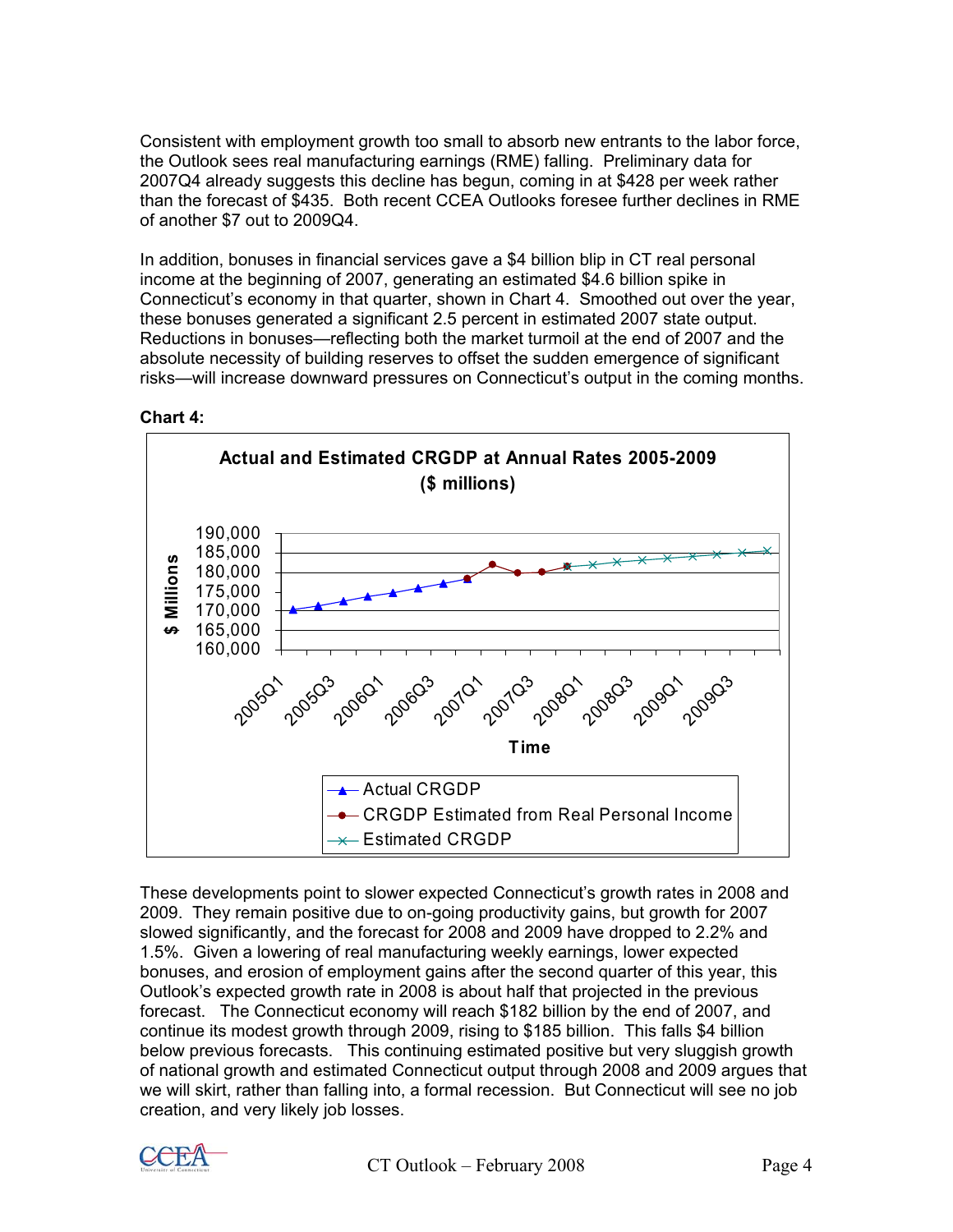### *A Comment on the Role of Government*

The reversal of rising government employment in this Outlook is striking. A traditional response by government to staving off recession would lead to increased government spending and employment. Yet, the nature of this economic situation suggests that governments are going to experience significant tightening fiscal capacity. According to the Center on Budget and Policy Priorities (CBPP), 20 States have already announced budget gaps totaling more than \$34 billion, another seven expect gaps that are as yet not quantified<sup>1</sup>. Connecticut has informed CBPP that it expects a deficit for fiscal 2009, but has not released information on its expected size<sup>2</sup>.

Historically, the following constraints to government economic recovery actions have come into play:

- 1. The 2001 recession resulted in sharp declines in state revenues that led to spending and staff reductions;
- 2. Capital gains now constitute a larger share of adjusted gross income, tying fiscal capacity more tightly to stock market gyrations;
- 3. The Rockefeller Institute's most recent State Revenue Report revealed state tax revenue declined in the 2007Q3 by 0.6% after adjusting for inflation and tax-law changes<sup>3</sup>; and
- 4. The curtailment of bonuses awarded senior executives is expected to measurably impact Connecticut personal income and thus income tax collections.

### **Pieces of the Pie: Construction Permits**

Unit housing permits declined more precipitously than expected a quarter ago, falling in 2007 by 20.9% rather than the expected drop of 17.8%. Compared to 2007 quarterly averages of 1865, Q4 permits sunk to new lows at 1,583 permits. Given the depth of the sub-prime malaise, this Outlook now expects annual residential unit permits to fall another 13.0% in 2008 relative to 2007, rather than the modest 2.1% for which the previous forecast looked. Recent interest rate cuts by the Federal Reserve may mitigate this contraction, and regulatory intervention may slow the flood of foreclosures sweeping some parts of the country. The combination of lower interest rates and reductions in foreclosures leave some possible upside to this current outlook for permits and housing construction. The one hopeful outcome from the sharper short downturn in permits in this Outlook is a return to very modest growth in 2009, rather than a continuing decline seen in the previous Outlook. By 2009Q4, they are expected to begin to recover to a quarterly average of 1653 units, still over a thousand below norms over the last decade. See Chart 5.

<sup>3</sup> Donald J. Boyd assisted by Lucy Dadayan, *What Will Happen to State Government Finances in a Recession*, The Rockefeller Institute Fiscal Report, Jan. 30,2008.



 $\overline{a}$ 

 $1$  http://www.cbpp.org/1-15-08sfp.htm

 $^{2}$  http://www.cbpp.org/1-15-08sfp.htm